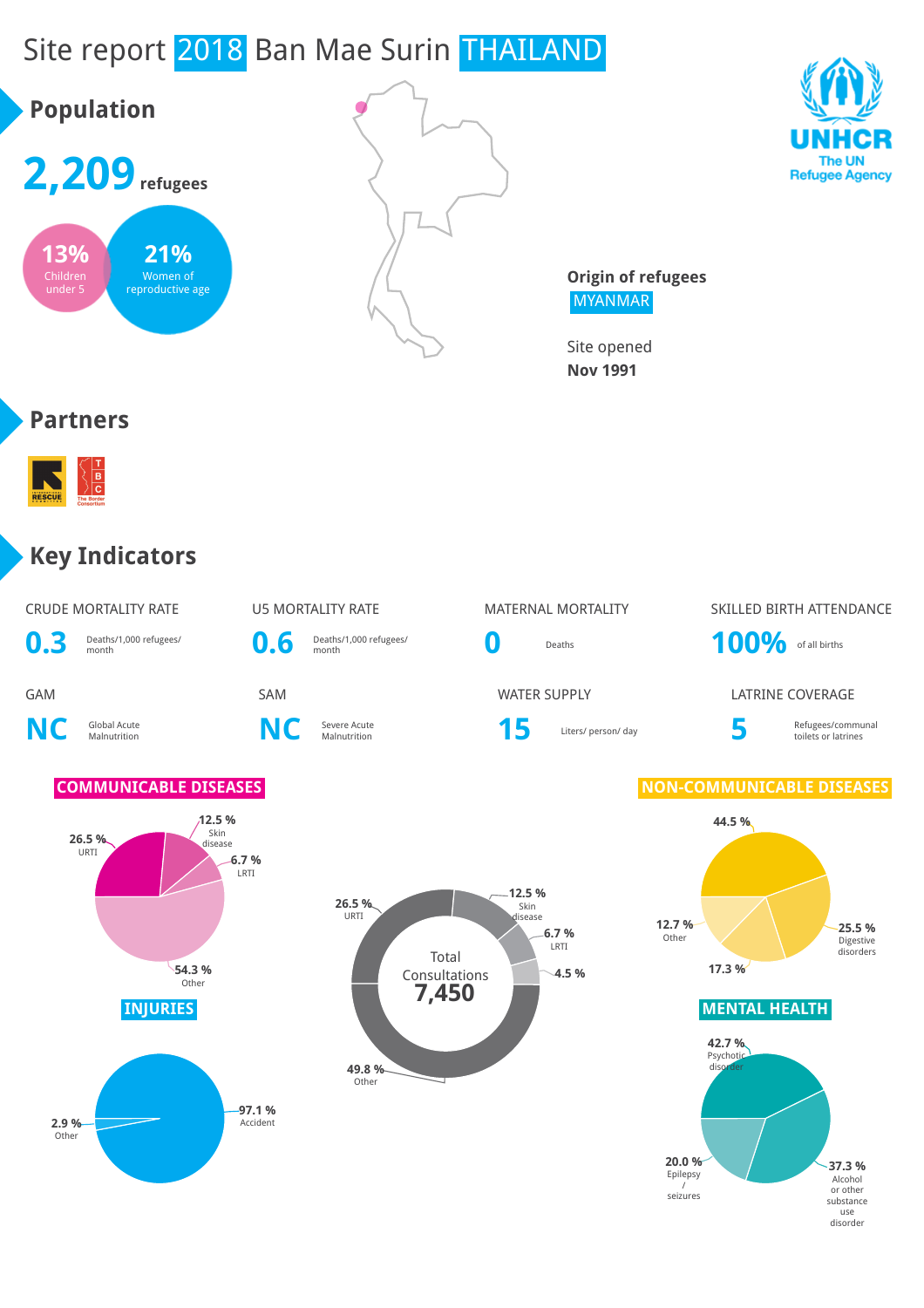## **Public Health**

| <b>HEALTH STAFFING</b>                                      | <b>INDICATOR</b> | <b>STANDARD</b> |                       | <b>MORBIDITY</b>                                 | <b>INDICATOR</b> | <b>STANDARD</b> |           |   |
|-------------------------------------------------------------|------------------|-----------------|-----------------------|--------------------------------------------------|------------------|-----------------|-----------|---|
| Number of medical doctors                                   | $\overline{2}$   | 1: 50,000       | ◉                     | Incidence of malaria among children under        | 0                |                 |           |   |
| Number of qualified nurses                                  |                  | 1:10,000        | $\bullet$             | Incidence of watery diarrhoea among              | 56               |                 |           |   |
| Number of community health workers                          | 7                | 1: 1,000        | $\bullet$             | children under 5                                 |                  |                 |           |   |
| <b>ACCESS AND UTILIZATION</b>                               | <b>INDICATOR</b> | <b>STANDARD</b> |                       | Incidence of pneumonia among children<br>under 5 | 108              |                 |           |   |
| Consultations per trained clinician per day                 | 17               | < 50            | Ø                     | Incidence of pneumonia among over 5              | 19               |                 |           |   |
| Health utilisation rate (new visits / refugee /             | 3.1              | $1 - 4$         | $\bullet$             | Tuberculosis success rate                        | 100%             | < 90%           | $\bullet$ |   |
| year)<br>Proportion of host population consultations        | 0%               |                 |                       | Were any MDR/X-TB cases diagnosed among<br>PoCs? | <b>No</b>        | <b>No</b>       | ☺         |   |
| <b>MORTALITY</b>                                            | <b>INDICATOR</b> | <b>STANDARD</b> |                       | <b>VACCINATION</b>                               | <b>INDICATOR</b> | <b>STANDARD</b> |           |   |
| <b>Crude Mortality Rate</b><br>(CMR) (/1000/month)          | 0.3              | < 0.75          | Ø                     | Full vaccination coverage                        | 91%              | < 95%           |           | ▲ |
| <b>Under-five Mortality Rate</b><br>(U5MR) (/1000/month)    | 0.6              | $< 1.5$         | Ø                     | Measles vaccination coverage                     | 91%              | < 95%           |           | Δ |
| <b>Infant Mortality Rate</b><br>(IMR) (/1000 livebirths)    | 46.5             | < 30            | $\boldsymbol{\Omega}$ | Source of vaccination data                       | <b>HIS</b>       |                 |           |   |
| <b>Neonatal Mortality Rate</b><br>(NNMR) (/1000 livebirths) | 47               | < 20            | $\boldsymbol{\Omega}$ | IN-PATIENT DEPARTMENT (IPD)                      | <b>INDICATOR</b> | <b>STANDARD</b> |           |   |
| <b>OUTBREAK ALERT AND RESPONSE</b>                          | <b>INDICATOR</b> | <b>STANDARD</b> |                       | Average length of stay (days)                    | 4.3              |                 |           |   |
| Proportion of outbreaks investigated within 48<br>hours     |                  | 100%            |                       | Case fatality rate                               | 0.0              |                 |           |   |
| Number of outbreaks reported                                | $\bf{0}$         |                 |                       | Hospitalisation rate                             | 50.7             | $50 - 150$      |           | Ø |

# **Reproductive Health**

| <b>ANTENATAL CARE</b>                                                                     | <b>INDICATOR</b> | <b>STANDARD</b> | <b>FAMILY PLANNING</b>                                                      | <b>INDICATOR</b> | <b>STANDARD</b> |  |
|-------------------------------------------------------------------------------------------|------------------|-----------------|-----------------------------------------------------------------------------|------------------|-----------------|--|
| Antenatal care coverage                                                                   | 93%              | > 90%           | Contraceptive prevalence rate                                               | 48%              | $\geq 30\%$     |  |
| Coverage of antenatal tetanus vaccination                                                 | 98%              | >95%            | Source of contraceptive prevalence data                                     | <b>HIS</b>       |                 |  |
| <b>DELIVERY CARE</b>                                                                      | <b>INDICATOR</b> | <b>STANDARD</b> | SEXUAL AND GENDER-BASED VIOLENCE (SGBV)                                     | <b>INDICATOR</b> | <b>STANDARD</b> |  |
| Proportion of births attended by skilled<br>personnel                                     | 100%             | $\geq 90\%$     | Total number of reported rapes                                              | 0                |                 |  |
| Proportion of births conducted by caesarean<br>section                                    | 9%               | $5 - 15%$       | Proportion of eligible rape survivors provided<br>with PEP within 72 hours  |                  | 100%            |  |
| Proportion of newborn infants with low birth<br>weight (<2500 gs) (weighed within 72 hrs) | 9%               | < 15%           | Proportion of eligible rape survivors provided<br>with ECP within 120 hours |                  | 100%            |  |
| Proportion of teenage pregnancies                                                         | 0%               |                 | SEXUALLY TRANSMITTED INFECTIONS (STIS)                                      | <b>INDICATOR</b> | <b>STANDARD</b> |  |
| Still birth rate (/ 1000 total births / month)                                            |                  |                 | Number of genital ulcer diseases                                            | $\Omega$         |                 |  |
| Number of maternal deaths                                                                 | 0                |                 | Number of Pelvic Inflammatory diseases                                      | 0                |                 |  |
| Proportion of maternal deaths investigated<br>within 48 hours                             |                  | 100%            |                                                                             |                  |                 |  |